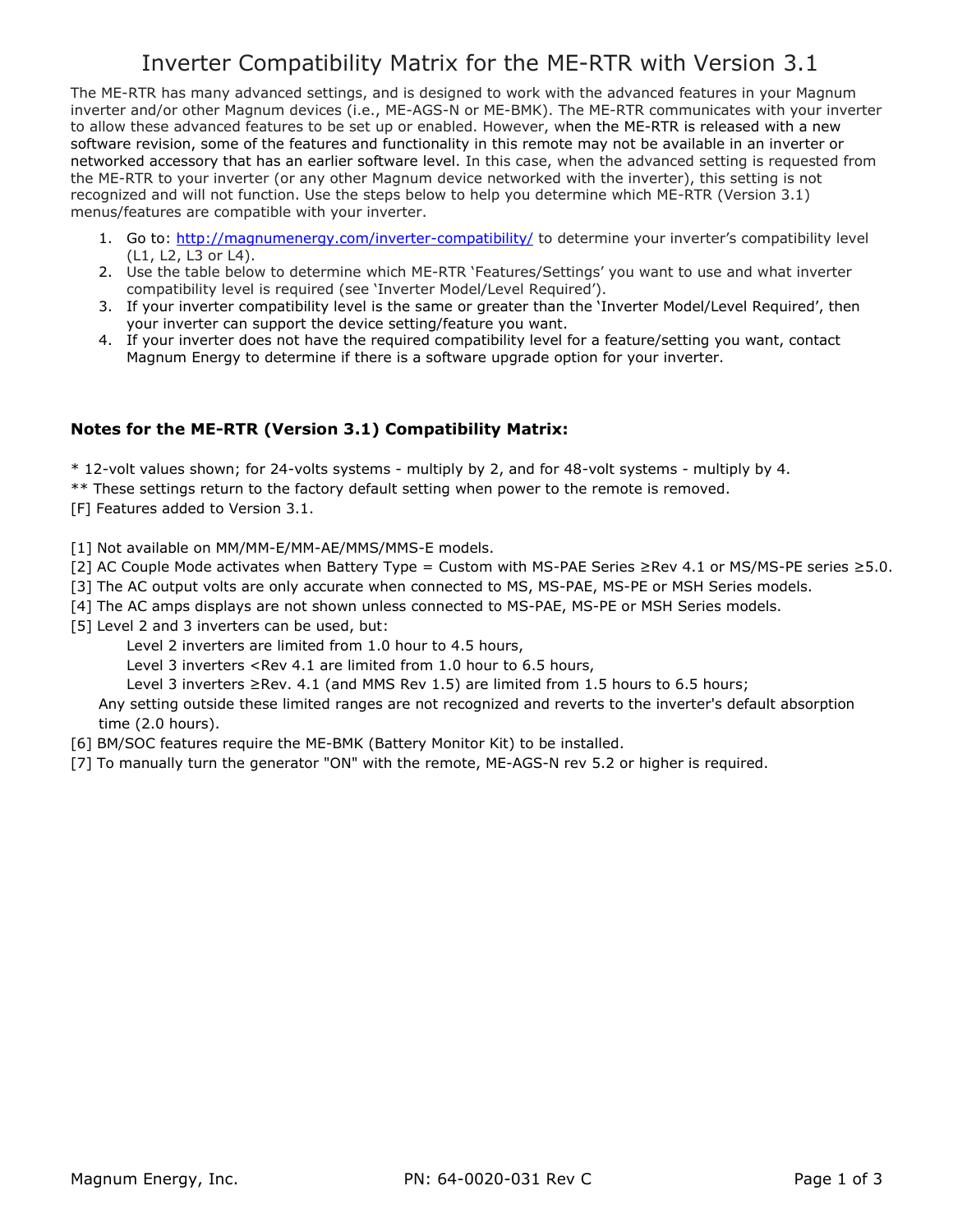| ME-RTR (VERSION 3.1) COMPATIBILITY MATRIX |                                     |                                                   |                                                                                                  |                            |                        |         |  |  |  |  |
|-------------------------------------------|-------------------------------------|---------------------------------------------------|--------------------------------------------------------------------------------------------------|----------------------------|------------------------|---------|--|--|--|--|
| Button                                    |                                     | Inverter<br>Model/Level                           | Default                                                                                          | User                       |                        |         |  |  |  |  |
|                                           | Main Menu                           | Menu Heading/Item                                 | Selections/Adjustments Range                                                                     | Required                   | setting                | setting |  |  |  |  |
|                                           | 01 AC In Control<br>02 CHG Control  |                                                   | Auto Connect<br>VDC Connect, Time Connect, AC-In Disabled                                        | 2Level 1<br>2Level 3 [1]   | Auto Connect           |         |  |  |  |  |
|                                           |                                     |                                                   | SOC Connect [F]                                                                                  | ≥Level 3 [1][6]            |                        |         |  |  |  |  |
| <b>CTRL</b>                               |                                     |                                                   | Multi-Stage, Start Float[F], Start Bulk                                                          | 2Level 4                   | Multi-Stage            |         |  |  |  |  |
|                                           | 03 Gen Control                      |                                                   | OFF, ON, AUTO                                                                                    | 2Level 1 [7]               | OFF**                  |         |  |  |  |  |
|                                           | 04 RTR Aux Relay                    |                                                   | Force Open, Force Closed, Auto VDC, Auto VDC<br>(BTS Comp) [F], Auto Fault [F], Auto SOC [6] [F] | 2Level 1                   | Force Open             |         |  |  |  |  |
|                                           | 01 DC Meters                        | 01A DC Volts to Inv                               | Read only display                                                                                | ≥Level 1                   | Read Only              |         |  |  |  |  |
|                                           |                                     | 01B Inv/Chg DC Amps                               | Read only display                                                                                | 2Level 1                   | Read Only              |         |  |  |  |  |
|                                           |                                     | 02A AC Output Volts<br>02B AC Output Hz           | Read only display<br>Read only display                                                           | 2Level 4 [3]<br>2Level 4   | Read Only<br>Read Only |         |  |  |  |  |
|                                           |                                     | 02C System AC Amps                                | Read only display                                                                                | 2Level 4 [4]               | Read Only              |         |  |  |  |  |
|                                           |                                     | 02D Inv/Chg Sys Amps                              | Read only display                                                                                | $\geq$ Level 4 [4]         | Read Only              |         |  |  |  |  |
|                                           | 02 AC Meters                        | 02E AC Load Amps                                  | Read only display                                                                                | 2Level 4 [4]               | Read Only              |         |  |  |  |  |
|                                           |                                     | 02F AC Input Amps                                 | Read only display                                                                                | $\geq$ Level 4 [4]         | Read Only              |         |  |  |  |  |
|                                           |                                     | 02G Inv/Chg AC Amps                               | Read only display                                                                                | 2Level 4 [4]               | Read Only              |         |  |  |  |  |
|                                           |                                     | 02H Input Volts AC1 [F]                           | Read only display                                                                                | MSH Models only            | Read Only              |         |  |  |  |  |
|                                           |                                     | 02I Input Volts AC2 [F]                           | Read only display                                                                                | MSH-RE Models              | Read Only              |         |  |  |  |  |
|                                           | 03 Timers                           | 03A Charge Time                                   | Read only display                                                                                | ≥Level 1                   | Read Only              |         |  |  |  |  |
|                                           |                                     | 03B Days Since [F]                                | Absorb/CV Done (Read only display)                                                               | ≥Level 1                   | Read Only              |         |  |  |  |  |
|                                           |                                     |                                                   | EQ Chg Started (Read only display)                                                               | 2Level 1                   | Read Only              |         |  |  |  |  |
| 즮                                         |                                     | 04A AGS Status                                    | Read only display                                                                                | ≥Level 1                   | Read Only              |         |  |  |  |  |
| TER                                       | 04 AGS Meters                       | 04B DC Volts to AGS                               | Read only display                                                                                | $2$ Level 1                | Read Only              |         |  |  |  |  |
|                                           |                                     | 04C Gen Run Time                                  | Read only display                                                                                | ≥Level 1                   | Read Only              |         |  |  |  |  |
|                                           |                                     | 04D AGS Temp                                      | Read only display                                                                                | ≥Level 1                   | Read Only              |         |  |  |  |  |
|                                           |                                     | 04E Since Run Days                                | Read only display                                                                                | ≥Level 1                   | Read Only              |         |  |  |  |  |
|                                           |                                     | 04F Since 100% Days [F]<br>04G Gen Hour Meter [F] | Read only display<br>Read only display (Press SELECT to reset)                                   | ≥Level 1<br>2Level 1       | Read Only<br>Read Only |         |  |  |  |  |
|                                           |                                     | 05A BMK SOC                                       | Read only display                                                                                | 2Level 1 [6]               | Read Only              |         |  |  |  |  |
|                                           | 05 BMK Meters                       | 05B DC Volts-BMK                                  | Read only display                                                                                | 2Level 1 [6]               | Read Only              |         |  |  |  |  |
|                                           |                                     | 05C DC Amps-BMK                                   | Read only display                                                                                | 2Level 1 [6]               | Read Only              |         |  |  |  |  |
|                                           |                                     | 05D Amp Hours In/Out                              | Read only display                                                                                | 2Level 1 [6]               | Read Only              |         |  |  |  |  |
|                                           |                                     | 05E Resettable Ahrs                               | Read only display (Press SELECT to reset)                                                        | 2Level 1 [6]               | Read Only              |         |  |  |  |  |
|                                           |                                     | 05F Total kAHrs Out                               | Read only display (Press SELECT to reset)                                                        | 2Level 1 [6]               | Read Only              |         |  |  |  |  |
|                                           |                                     | 05G Minimum VDC                                   | Read only display (Press SELECT to reset)                                                        | 2Level 1 [6]               | Read Only              |         |  |  |  |  |
|                                           |                                     | 05H Maximum VDC                                   | Read only display (Press SELECT to reset)                                                        | 2Level 1 [6]               | Read Only              |         |  |  |  |  |
|                                           |                                     | 05I Days Since 100% [F]                           | Read only display                                                                                | 2Level 1 [6]               | Read Only              |         |  |  |  |  |
|                                           | 01 System Setup   01E Viewing Ports | 01A System Clock                                  | Time= 12:00AM-11:59PM                                                                            | ≥Level 1                   | 12:00AM**              |         |  |  |  |  |
|                                           |                                     | 01B Screen Setup<br>01C Power Save                | Contrast = $0-100\%$                                                                             | 2Level 1                   | 100%**                 |         |  |  |  |  |
|                                           |                                     |                                                   | Brightness = $0-100%$                                                                            | ≥Level 1                   | 50%**                  |         |  |  |  |  |
|                                           |                                     |                                                   | PowerSave=OFF, 1-60 Minutes                                                                      | $2$ Level 1                | 15 min                 |         |  |  |  |  |
|                                           |                                     |                                                   | Port LEDs = Auto, OFF                                                                            | ≥Level 1                   | Auto                   |         |  |  |  |  |
|                                           |                                     | 01D Temp Display                                  | Fahrenheit, Celsius                                                                              | ≥Level 1                   | Fahrenheit             |         |  |  |  |  |
|                                           |                                     |                                                   | Auto Scroll = $OFF$ , 1-60 sec<br>Open Volts = $8.0 - 17.0*$                                     | ≥Level 1<br>≥Level 1       | OFF<br>10.0V           |         |  |  |  |  |
|                                           |                                     | 01F RTR Aux Relay                                 | Close Volts = $8.0 - 17.0*$                                                                      | ≥Level 1                   | 14.0V                  |         |  |  |  |  |
|                                           |                                     |                                                   | Open Delay = $0-127$ secs, 1-127mins                                                             | ≥Level 1                   | 10secs                 |         |  |  |  |  |
|                                           |                                     |                                                   | Close Delay = $0-127$ secs, 1-127mins                                                            | ≥Level 1                   | 10secs                 |         |  |  |  |  |
| ЯË                                        |                                     | 01G Aux Relay SOC [F]                             | Open = $20 - 100\%$                                                                              |                            | 50%                    |         |  |  |  |  |
| ਵ੍ਹ                                       |                                     |                                                   | $Close = 20-100%$                                                                                | $\geq$ Level 4 [6]         | 100%                   |         |  |  |  |  |
|                                           |                                     | 02A Search Watts                                  | OFF, 5-50 watts (1 watt increments)                                                              | ≥Level 1                   | 5 Watts                |         |  |  |  |  |
|                                           |                                     | 02B LBCO Setting                                  | $9.0 - 12.2* VDC$                                                                                | ≥Level 2                   | 10.0 VDC               |         |  |  |  |  |
|                                           |                                     | 02C AC In - Time<br>02D AC In - VDC               | Connect Time= 12:00AM-11:45PM                                                                    | 2Level 3 [1]               | 6:00AM                 |         |  |  |  |  |
|                                           |                                     |                                                   | Disconnect Time= 12:00AM-11:45PM                                                                 |                            | 6:00PM                 |         |  |  |  |  |
|                                           |                                     |                                                   | Connect Volts= 9.0-15.9* (12V)                                                                   | $2$ Level 3 [1]            | 11.0                   |         |  |  |  |  |
|                                           | 02 Invert Setup                     |                                                   | Disconnect Volts= 9.1-16.0* (12V)                                                                |                            | 14.1                   |         |  |  |  |  |
|                                           |                                     | 02E AC In - SOC [F]                               | Connect SOC= 20-99%                                                                              | $\geq$ Level 3 [6]         | 80%                    |         |  |  |  |  |
|                                           |                                     |                                                   | Disconnect SOC= 21-100%                                                                          |                            | 100%                   |         |  |  |  |  |
|                                           |                                     | 02F Power Up Always [F]<br>02G Inverter Threshold | NO, YES                                                                                          | ≥Level 1<br>MS-PAE & MS-PE | NO                     |         |  |  |  |  |
|                                           |                                     | to start Parallel                                 | OFF, 30-90%                                                                                      | only                       | 60%                    |         |  |  |  |  |
|                                           |                                     |                                                   |                                                                                                  |                            |                        |         |  |  |  |  |